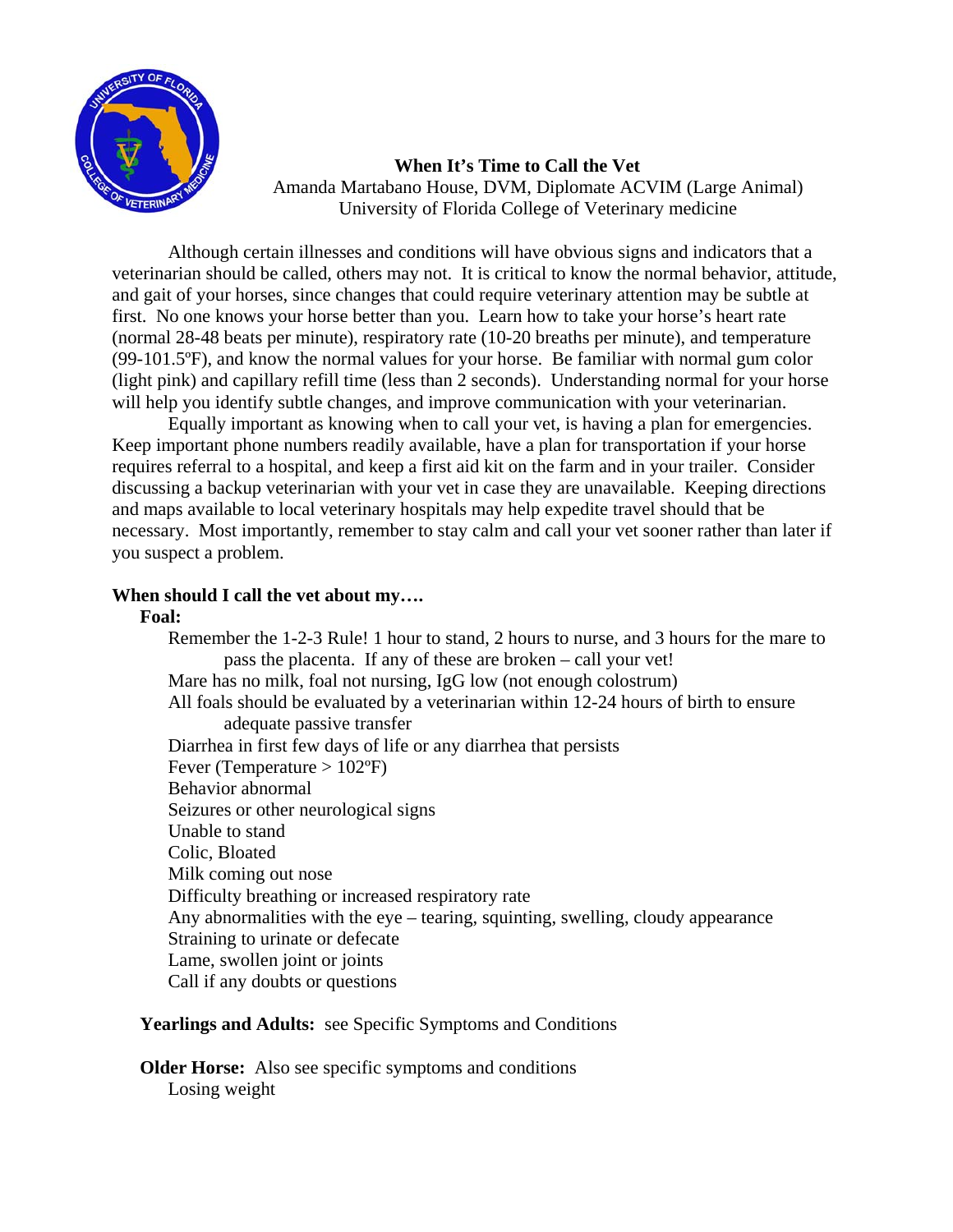Not eating well Dropping feed or difficulty chewing may indicate dental disease Not shedding out in spring/ long, curly hair coat Drinking and/or urinating excessively Lameness

### **Reminders for veterinary calls in the…**

## **Spring:**

 Routine Vaccination of adults Discuss deworming schedule for the year/ fecal exams Annual Physical/wellness examination Breeding soundness exams on mares and stallions Foal wellness exam in first 12-24 hours of life and IgG check

#### **Summer**

 Begin vaccination series for weanlings at 4-6 months of age Deworming foals and weanlings begin at 30-60 days of age

### **Fall**

Vaccination boosters,  $2<sup>nd</sup>$  dose weanlings Annual dental exam (any time of year) Wellness Examination

#### **Winter**

Vaccination  $3<sup>rd</sup>$  dose weanlings

#### **Any time of year:**

If you are purchasing a new horse, call your veterinarian for a thorough physical and soundness examination.

Any time you suspect an emergency or note any of the symptoms listed below

#### **Specific Symptoms and Conditions:**

Call the vet if your horse has…

Fever (Temp > 101.5ºF adult, >102ºF foal): Temperatures over 103 F indicate a serious problem, and your horse should be placed in a cool area with fans and hosed off until the vet arrives.

Abnormal gum color (red, purple, white, or yellow)

Squinting, swollen, cloudy or tearing eye

Yellow or green nasal discharge

Loss of appetite or difficulty eating

Chronic cough

Sweating profusely

Lame (head-bobbing, reluctant to walk or trot, laying down more than usual)

Unable to get up

Unable to move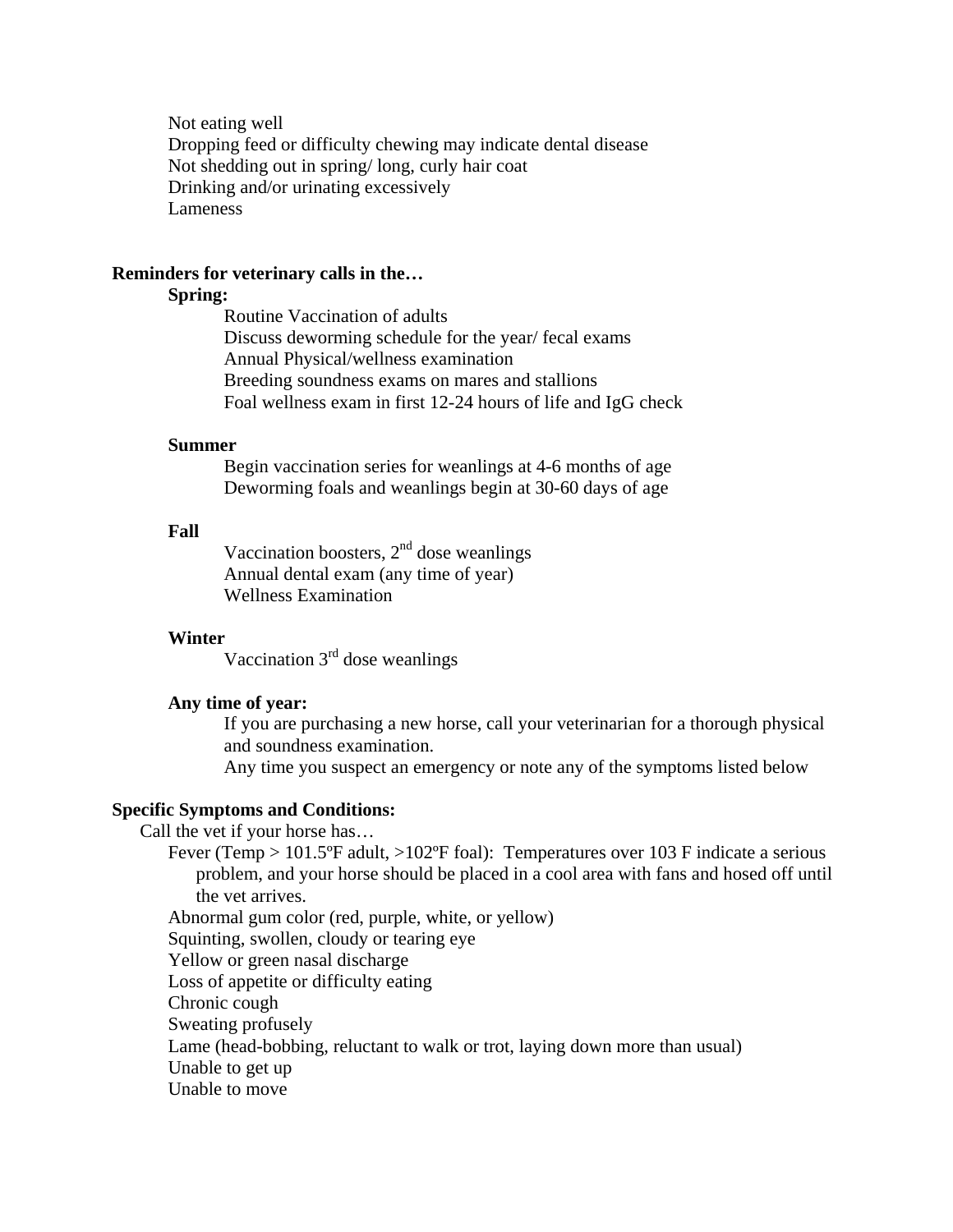Gait uncoordinated (ataxia) or stumbling excessively Seizures or collapse Profuse bleeding, deep wounds or lacerations Difficulty breathing (nostril flare, distressed, increased respiratory rate) Injury over a joint, tendon, or on the bottom of the foot Depression or anxiety Diarrhea (more than loose manure from excitement/trailering) Blood in the urine Heat stress Unusual swelling or suspected bite (snake, spider, etc) Mare is foaling and there is no progression in 10-15 minutes from water breaking: normal deliveries take 30-40 minutes from water break to foal on the ground.

### Colic:

 Pawing, rolling, stretching out, flank watching Sooner is ALWAYS better than later – Call when you notice a problem! Signs are severe or unrelenting Persistent pain despite initial treatment with pain reliever/sedatives High heart rate/respiratory rate/abnormal gums Chronic, mild signs of colic

Remember that this list is not exhaustive. If you have specific concerns about your horse's condition, it is always better to call and discuss them with your veterinarian. Earlier diagnosis and treatment typically provides you and your horse with the best possible outcome.

### **Recommended First Aid Kit Supplies:**

 Thermometer (Digital thermometers work well) Stethoscope **Scissors**  Adhesive tape and duct tape **Hemostats**  Leg wraps Soap Flashlight Clippers Phone numbers Latex gloves Antiseptics (Chlorahexidine, Betadine solution) Wound dressing Hoof pick and knife Phenylbutazone (Bute) Bottles of sterile saline PVC pipe for splinting Sterile bandage materials: roll cotton, gauze pads, Cling wrap Sheet cotton